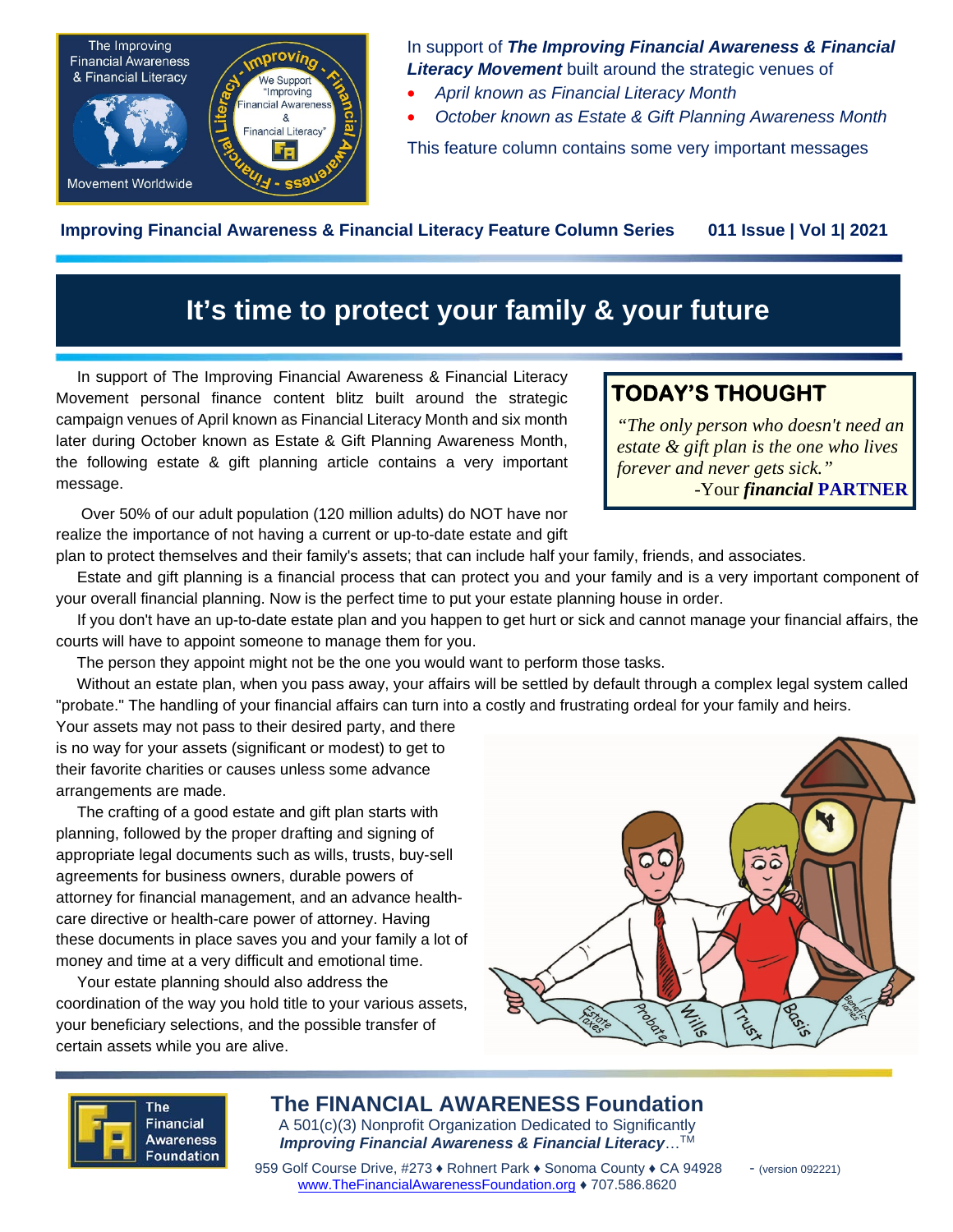Regardless of the extent of your net worth, estate planning is important for everyone. Complex strategies may be used by wealthy people to reduce death taxes and costs. Others may only require a simple will and/or trust to pass on property to their heirs and provide for minor children.

Even if a simple will and power of attorney is all you require, an estate plan is an essential part of your financial and gift planning. Everybody will need it someday. The time to address or update your estate plan is now.



**1. DEFINE YOUR GOALS:** What do you want to happen to your assets in the event of your death or disability? If your beneficiaries predecease you, who are your alternate selections? How will your assets be distributed, and when will these distributions take place?

- $\Box$  Decisions on distribution of your estate assets should consider the size of the estate, the ages and abilities of your children, and your personal desires. For example, a distribution to children over time might consist of 10 percent of the estate at age 18, 25 percent at age 21, 50 percent at age 24 or upon completion of college, and the balance at age 30.
- $\Box$  Choose your appointees for important roles: Who will be your executor and, if applicable, trustee and/or guardians? It is advisable to list at least a first and second alternate for each appointment in case your first choice is unwilling or unable to serve.
- $\Box$  If you have children who are minors, the appointment of a guardian is probably the most important decision you'll make. With the court's approval, this person, or persons, will raise your children. Consider appointing a family member and spouse, or another close couple who'll care for your children the way you would want.
- $\Box$  You may want to consider listing multiple executors, trustees and guardians to serve together in handling the details of your estate. This can provide a check-and-balance system for the appointees and help them avoid oversights or misappropriations. Consider appointing family members, friends, professionals, advisers and/or trust companies for this position.

#### **The Improving Financial Awareness & Financial Literacy Movement™**





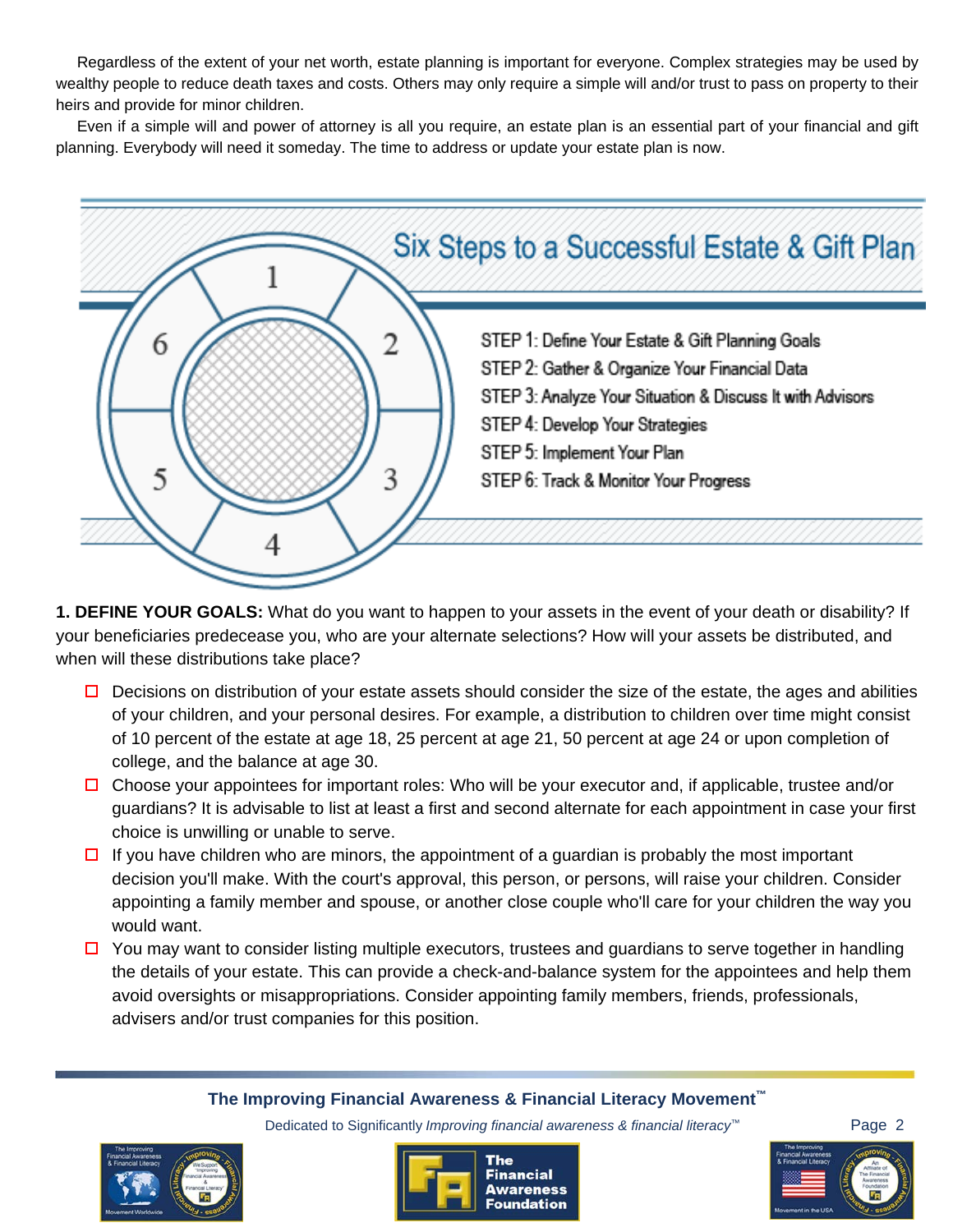- $\Box$  There is some risk here: If these people disagree and have problems, they can each be represented in court by counsel paid for by your estate, so be very careful in making your selections.
- $\Box$  Living trusts have become popular because less administration is required in comparison with a will. Be aware that having a living trust does not eliminate the need for a will and administration at either the first or second spouse's death.
- $\Box$  To get the benefits of the trust, certain details must be attended to, and this is the job of your appointees. For example, leaving a trust for the surviving spouse requires that the trust be funded properly and in a timely manner at the first death, or major tax benefits can be lost.
- $\Box$  Is estate privacy an issue for you? Do you want your estate to be public record upon your death? Do you have any special gifts you want made to charity? Do you want an elderly parent or friend to be financially cared for? All of these circumstances should be noted in your plan.

### **2. GATHER & ORGANIZE YOUR DATA:** There are three basic tasks to be accomplished:

- $\Box$  Review and update your financial position.
- $\Box$  Review how you hold title to your assets. Is it consistent with your estate plan?
- $\Box$  Review your beneficiary selections. Are they aligned with your estate plans?

Did you know that how you hold title to assets has a higher legal priority than your will? For example, if you and your best friend held title to an investment club account as joint tenants and you died, the property would revert to your friend even though you had willed your interest to your spouse.

**3. ANALYZE YOUR SITUATION:** Start by determining your current net worth, assuming your death occurred today. This can be done by totaling your current assets and liabilities, and adding the value of any life insurance.

Try sketching a picture or flow chart of your existing estate plan. Review your appointees:

- $\square$  Executor
- $\Box$  Guardian of the Person/of the Property
- $\Box$  Trustee
- $\Box$  Power of Attorney Financial Management
- □ Advance Health-Care Directive or Health-Care Power of Attorney

### **ESTATE & GIFT PLANNING ALERT**

Major estate and gift planning tax laws are under consideration, check with your advisors to make sure your plans are in order.

On December 22, 2018 President Trump signed into law the "Tax Cuts and Jobs Act" (TCJA). This new law contains massive changes to personal and business income taxation. It also touches on Gift / Estate / Generation-Skipping transfers (GST) Tax Exemptions doubling the estate, gift, and GST tax exemptions indexed to inflation. For 2021 \$11.7 million per US domiciliary; that's \$23.4 million per US couple! Like many individual provisions these will expire after 2025 unless it's addressed in future tax acts. The gift tax exclusion per donee is \$15,000 in 2021. The top estate, gift, and GST tax rate is 40%.

**Portability** − Beginning for taxpayers dying after Dec. 31, 2010 the estate tax exclusion becomes "portable" between spouses. This means that the surviving spouse's exemption is increased by any exemption not used at the first spouse's death. However, this is not automatic; it must elected by timely filing a 706 estate tax return.

#### **The Improving Financial Awareness & Financial Literacy Movement™**





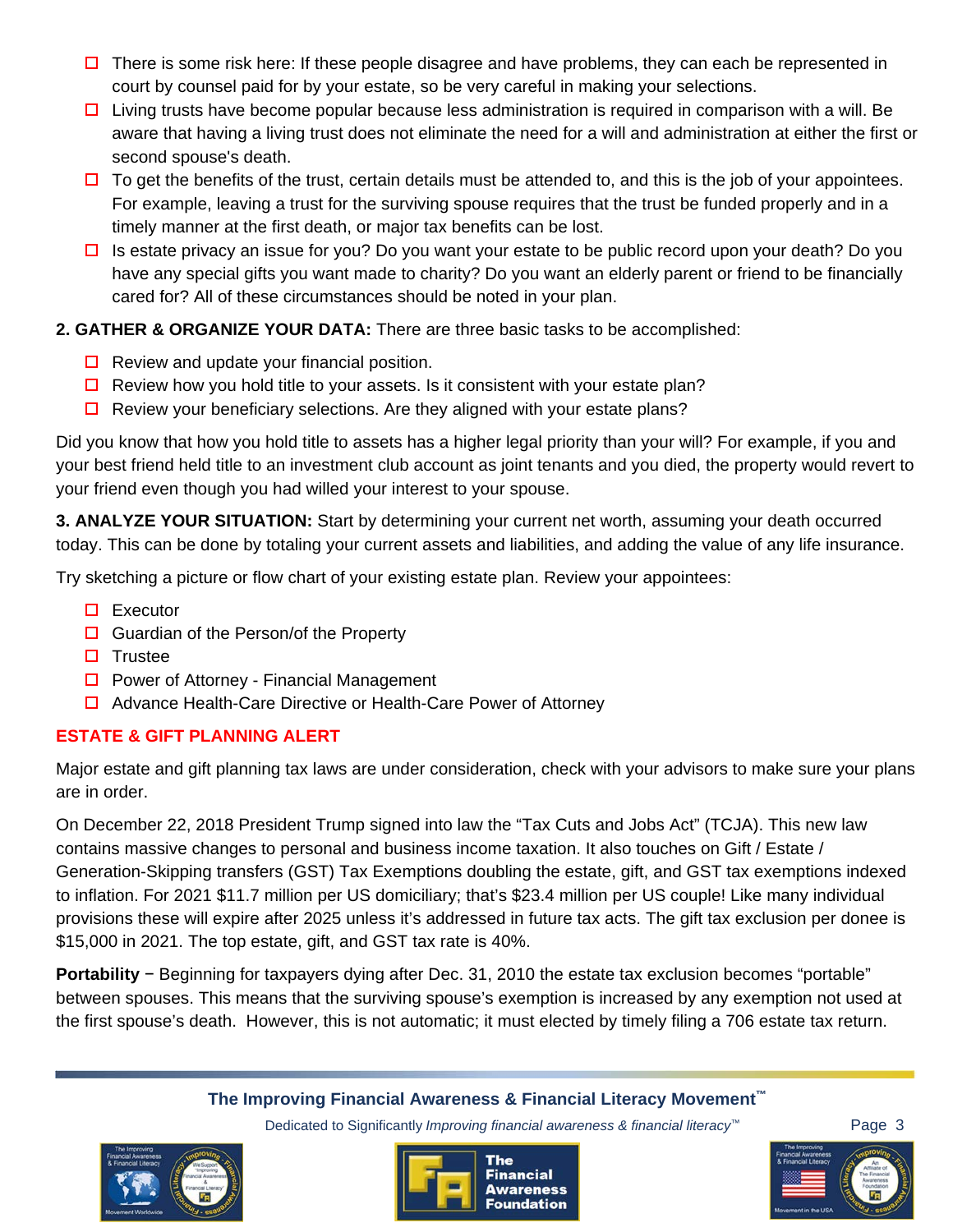**Carryover Basis** − For most capital assets transferred at the time of death the beneficiary receives a "stepped up" basis to its fair market value at the date of death. Check with your financial advisors for updated information.

**4. DEVELOP YOUR STRATEGIES:** With the assistance of your estate planning advisor(s), identify the legal documents that need drafting or make any necessary adjustments to existing documents. Determine any other actions that must be taken for your wishes to be carried out.

**5. IMPLEMENT YOUR PLAN:** Do what needs to be done -- i.e., update or create new wills, trusts and powers of attorney, adjust title to your properties, change alternate beneficiaries of retirement plans and life insurance policies. Consider making current or planned gifts to family and your favorite causes and nonprofits. Provide your executors and trustee with a location sheet as to where you keep things

**6. TRACK & MONITOR YOUR PROGRESS:** Check your estate and gift plan annually or any time there are changes in your family situation or net worth. Use your financial



How are you doing with your other areas of your personal financial management?

## **Complimentary Copy of the**

## **Your financial PARTNER System**

In the spirit of Improving financial awareness & financial literacy we would like to share with you a complimentary copy of Your *financial* PARTNER System. To get your free copy click here.

*Visit The Financial Awareness Foundation's website to learn more about The* 

*Movement and financial, estate and gift planning.* 

www.TheFinancialAwarenessFoundation.org



#### **The Improving Financial Awareness & Financial Literacy Movement™**





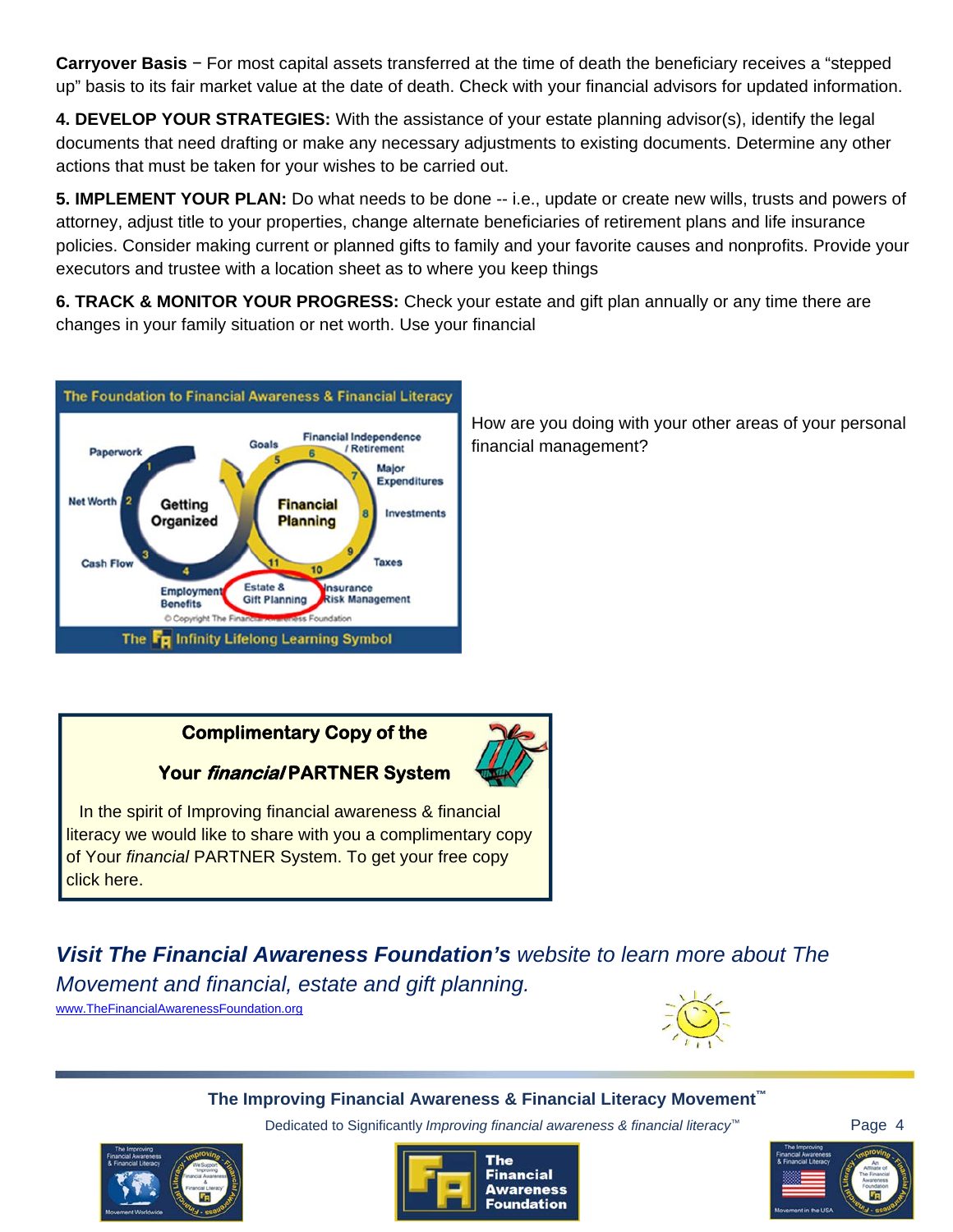## **Introducing… The Financial Awareness Foundation (TFAF)**

**TFAF** is a 501(c)(3) USA based nonprofit organization. Its mission is to significantly help solve a major social challenge dealing with the lack of financial awareness along with the financial illiteracy epidemic. They believe that teaching financial awareness, financial literacy and the essential principles to smart money management are so very important. This provides people the tools of empowerment for making lifelong informed money decisions, giving them the best probability of living a quality life without outliving their wealth; and for passing on personal values, knowledge & assets to future generations to make their lives & this world a better place.



**TFAF** has two main focal points and they revolve around:

• Taking an active leadership role to recognize organizations and their management that are championing improving financial awareness and financial literacy. Unite them with other associations, organizations, nonprofits, educational institutions, municipalities, employers and the news media to actively focus their vast community resources into **The Improving Financial Awareness & Financial Literacy Movement** around a growing concentrated personal finance content media blitz every six months through the strategic campaign venues none as **Financial Literacy Month (April) and six months later Estate & Gift Planning Awareness Month (October).**

The plan is to touch the majority of the general public, high net worth individuals, financial service and nonprofit professionals and their organizations at least twice a year through these strategic venues, with educational and motivating reminders to get and keep their financial house in order with current financial, estate, and gift plans.

#### http://thefinancialawarenessfoundation.org/pdf/TFAF-PublicSupportfortheImprovingFinancialAwareness.pdf

The Movement began in the USA over a decade ago; global financial literacy initiatives are increasing; we are contacted regularly for assistance, content, and ideas from around the world. In 2018 we began The Improving Financial Awareness & Financial Literacy Movement in several East African Countries. This will touch ~ 150 million people; modeled after our work in the US. In 2020 we began Movements in Ghana, Brazil, and India. We now have The Movement is developing within 7 countries and 4 continents. We also have initiated development activities and discussions for **The International Improving Financial Awareness and Financial Literacy Research Centers** within 12 Universities, (and growing) domestically and internationally. They are planning on taking leadership roles within the countries and community's improving financial awareness and financial literacy activities.



http://www.thefinancialawarenessfoundation.org/pdf/TheMovementWorldWide.pdf

• Delivers and develops exceptional educational content and programs for We The People - the general public – rich to poor; and for financial service, nonprofit, and charitable gift planning professionals, and educational institutions that support the public's financial and estate and gift planning and charitable planning needs.

Organizations and individuals are never required to financially support **TFAF** in any way. They do not pay any marketing or membership fee, or contribute in order to participate in **The Improving Financial Awareness & Financial Literacy Movement,** campaigns and programs. **TFAF** also develops and distribute high quality materials at 'NO Cost' used for nonprofit educational purposes. But as a 501(c)(3) nonprofit organization, financial support and contributions are always welcomed and very much appreciated.

**Valentino Sabuco** is the Executive Director, and you can learn more about **TFAF, The Movement, and becoming an Ambassador, Strategic Partner, Volunteer, or Supporter** at www.thefinancialawarenessfoundation.org/

#### **The Improving Financial Awareness & Financial Literacy Movement™**